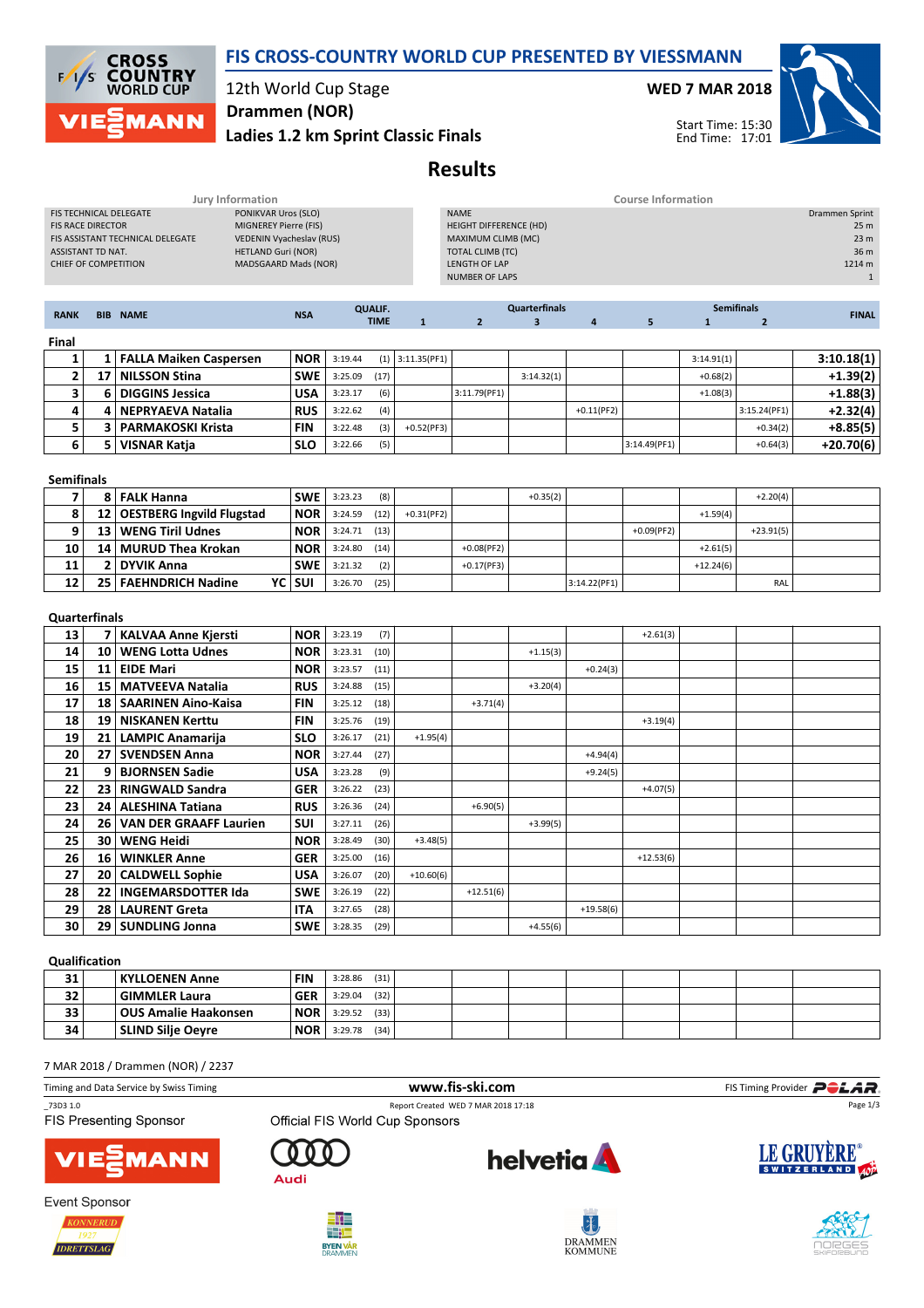



12th World Cup Stage Drammen (NOR)

Ladies 1.2 km Sprint Classic Finals

WED 7 MAR 2018



Start Time: 15:30 End Time: 17:01

Results

| <b>RANK</b>          | <b>BIB NAME</b>                 | <b>NSA</b> | <b>QUALIF.</b>  |              | <b>Quarterfinals</b> |                |                | <b>Semifinals</b> |              |                | <b>FINAL</b> |
|----------------------|---------------------------------|------------|-----------------|--------------|----------------------|----------------|----------------|-------------------|--------------|----------------|--------------|
|                      |                                 |            | <b>TIME</b>     | $\mathbf{1}$ | $\overline{2}$       | $\overline{3}$ | $\overline{4}$ | 5                 | $\mathbf{1}$ | $\overline{2}$ |              |
| Qualification        |                                 |            |                 |              |                      |                |                |                   |              |                |              |
| 35                   | <b>SHAPOVALOVA Evgenia</b>      | <b>RUS</b> | 3:29.93<br>(35) |              |                      |                |                |                   |              |                |              |
| 36                   | <b>NEKRASOVA Polina</b>         | <b>RUS</b> | 3:30.06<br>(36) |              |                      |                |                |                   |              |                |              |
| 37                   | <b>DAHLQVIST Maja</b>           | <b>SWE</b> | 3:30.41<br>(37) |              |                      |                |                |                   |              |                |              |
| 38                   | <b>MARCISZ Ewelina</b>          | <b>POL</b> | 3:30.56<br>(38) |              |                      |                |                |                   |              |                |              |
| 39                   | <b>NURMI Leena</b>              | <b>FIN</b> | 3:31.18<br>(39) |              |                      |                |                |                   |              |                |              |
| 40                   | <b>STENSETH Ane Appelkvist</b>  | <b>NOR</b> | 3:31.20<br>(40) |              |                      |                |                |                   |              |                |              |
| 41                   | <b>KOLB Hanna</b>               | <b>GER</b> | 3:31.22<br>(41) |              |                      |                |                |                   |              |                |              |
| 42                   | <b>VUERICH Gaia</b>             | <b>ITA</b> | 3:31.68<br>(42) |              |                      |                |                |                   |              |                |              |
| 43                   | <b>THEODORSEN Silje</b>         | <b>NOR</b> | (43)<br>3:31.91 |              |                      |                |                |                   |              |                |              |
| 44                   | <b>NOUSIAINEN Mona-Liisa</b>    | <b>FIN</b> | 3:32.31<br>(44) |              |                      |                |                |                   |              |                |              |
| 45                   | <b>FABJAN Vesna</b>             | <b>SLO</b> | 3:32.51<br>(45) |              |                      |                |                |                   |              |                |              |
| 46                   | <b>SCARDONI Lucia</b>           | <b>ITA</b> | 3:33.34<br>(46) |              |                      |                |                |                   |              |                |              |
| 47                   | <b>SARGENT Ida</b>              | <b>USA</b> | 3:33.50<br>(47) |              |                      |                |                |                   |              |                |              |
| 48                   | <b>BRENNAN Rosie</b>            | <b>USA</b> | 3:34.13<br>(48) |              |                      |                |                |                   |              |                |              |
| 49                   | <b>CEBASEK Alenka</b>           | <b>SLO</b> | 3:35.38<br>(49) |              |                      |                |                |                   |              |                |              |
| 50                   | <b>RANDALL Kikkan</b>           | <b>USA</b> | 3:35.89<br>(50) |              |                      |                |                |                   |              |                |              |
| 51                   | <b>SKISTAD Kristine Stavaas</b> | <b>NOR</b> | 3:35.97<br>(51) |              |                      |                |                |                   |              |                |              |
| 52                   | <b>NISHIKAWA Emily</b>          | <b>CAN</b> | 3:36.05<br>(52) |              |                      |                |                |                   |              |                |              |
| 53                   | <b>MILLER Kaitlynn</b>          | <b>USA</b> | 3:36.90<br>(53) |              |                      |                |                |                   |              |                |              |
| 54                   | <b>BJOERNSGAARD Marthe</b>      | <b>NOR</b> | 3:37.24<br>(54) |              |                      |                |                |                   |              |                |              |
| 55                   | <b>BEATTY Dahria</b>            | <b>CAN</b> | 3:39.74<br>(55) |              |                      |                |                |                   |              |                |              |
| 56                   | <b>SKINDER Monika</b>           | <b>POL</b> | 3:40.59<br>(56) |              |                      |                |                |                   |              |                |              |
| 57                   | <b>FRAEBEL Antonia</b>          | <b>GER</b> | 3:40.80<br>(57) |              |                      |                |                |                   |              |                |              |
| 58                   | <b>BATHE Nichole</b>            | <b>GBR</b> | 3:48.16<br>(58) |              |                      |                |                |                   |              |                |              |
|                      |                                 |            |                 |              |                      |                |                |                   |              |                |              |
| <b>Jury Decision</b> |                                 |            |                 |              |                      |                |                |                   |              |                |              |

Verbal Warning - Obstruction KALVAA Anne Kjersti NOR Ranked as last - Obstruction during 1/2 finals FAEHNDRICH Nadine SUI

7 MAR 2018 / Drammen (NOR) / 2237

Timing and Data Service by Swiss Timing **Filter and Data Service by Swiss Timing Provider** Page 2/3

\_73D3 1.0 Report Created WED 7 MAR 2018 17:18 FIS Presenting Sponsor



Event Sponsor





- 1

**BYEN VÅL**